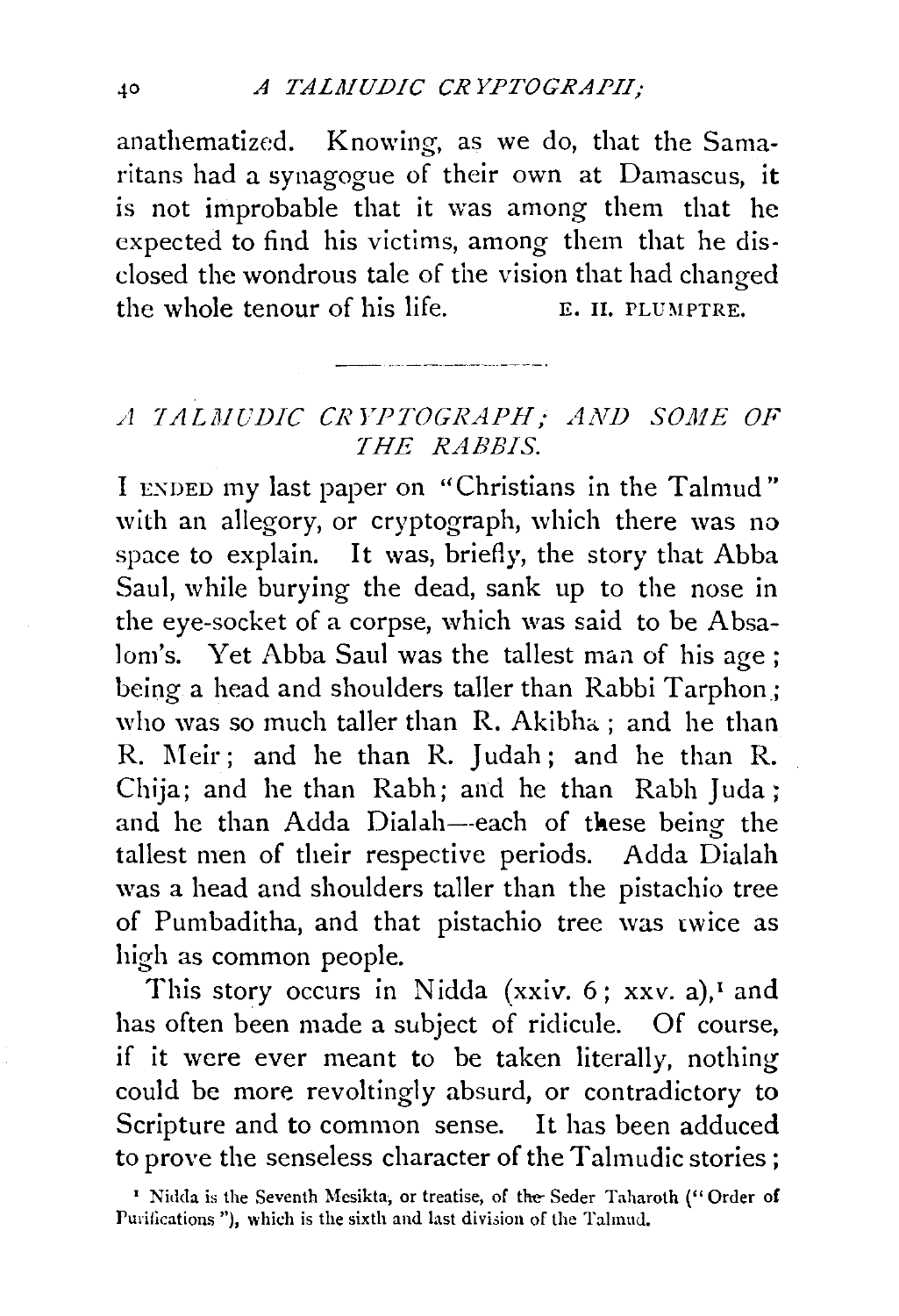nor was this unnatural so long as its esoteric meaning continued unsuspected and unexplained. If, however, we look a little closer, we shall readily accept the explanation of the story offered by modern Jews, and there may be some interest in doing this, because it will enable us to glance at the names of some of the most celebrated Rabbis which are brought before us in this single paragraph. It is known that some of these Rabbis were the deadliest enemies of the Christian faith, and it is probable that they are here mentioned because the Jews regarded them as the ablest Talmudic controversialists against the Christian teachers.

Let us begin at the end.

1. Common men, it is said, were only half as tall as the *pistachio tree of Pumbaditha.* 1 Since the sense is not literal, " tallness" throughout this allegory can only mean intellectual power ; and as the pistachio *tree* of Pumbaditha may very well stand as an emblem of the Rabbinic school of that place, the obvious meaning is that any average person had only half the knowledge and wisdom of the scholars trained in the methods and lore of the Rabbis of Pumbaditha.

This school is often alluded to in the Talmud. After the return from the Captivity, so many thousands ot Jews continued to live in prosperity in Babylonia, that a Jewish proverb says that the exiles who returned to Jerusalem were, in comparison to those who remained in the land of their captivity, as the chaff to the wheat. On the banks of the Euphrates and the Tigris, and as far as the Persian Gulf, vast colonies of Jewish merchants continued to flourish for generations under the

<sup>&</sup>lt;sup>1</sup> For "pistachio" there appears to be another reading, *prosthebaine*, which may be intended to indicate the leading members of the school,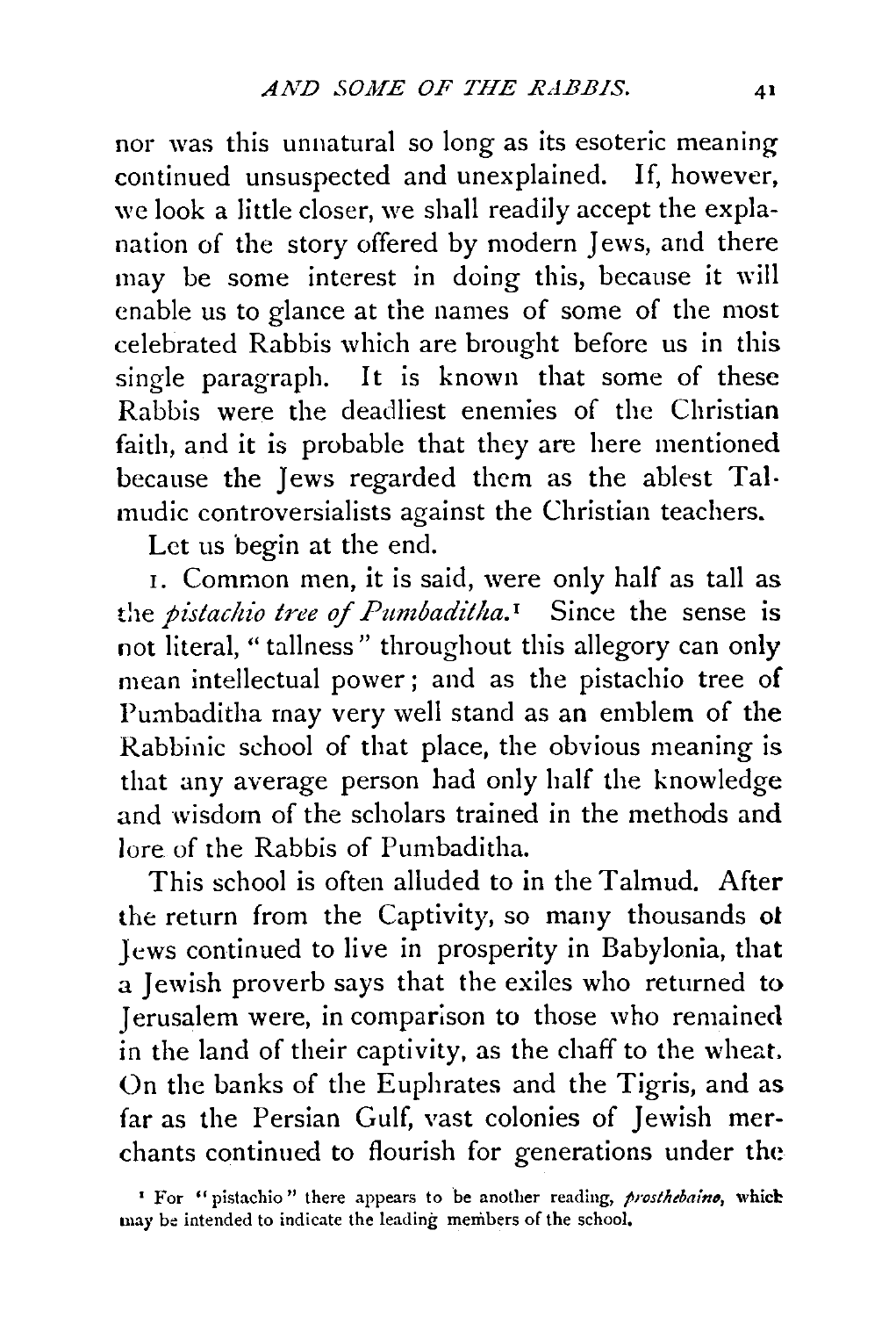Arsacid and Sassanid dynasties. They were generally known as the *Gola,* or Dispersion, in Chaldee, *Glutha,*  which corresponds to the Greek word *Diasbora*.<sup>1</sup> They had great traditions of their own, and, among other consolations of their exile, recorded that Ezra had built a synagogue at Shafiatib, near the Tigris, which enshrined some of the relics of the Temple, and in which the Jews of the Gola believed for centuries that "the Shekinah had been enthroned." But in spite of their national pride they loyally acknowledged the supremacy of Jerusalem, and scrupulously paid the didrachms of the Temple tribute. After the fall of Jerusalem they naturally ceased to send contributions which merely went to swell the riches of the Roman treasury, nor were they inclined to acquiesce without dispute in the supreme authority of the Palestinian *Nasi:* They accordingly established a civil chief of their own, whose title was *Resh Glutha,* or " Prince of the Captivity." This officer was maintained in great wealth and splendour, but his authority was mainly civil, and was successfully resisted by the eminent Rabbis of the Schools which soon became the glory of the Babylonian colonists. The most famous of these Schools of the Gola were those of Nebardea, on a canal which united the Tigris and the Euphrates ; of Sora (sometimes called Matha Mahasia), on the Euphrates; and of Pumbaditha, which became the most famous of the three, and which. stood so high in general esteem as to originate the expression, " the acute scholars of Pumbaditha" (Charifeda Pumbaditha),<sup>2</sup> and the proverb-unfavourable to the use which they made of their acuteness-" if a Pumbadithan accompanies you, change your inn."

<sup>1</sup> James i. 1 ; Peter i. 1. <sup>2</sup> Grätz, *Gesch. d. Juden*, *iv.* 346, 270.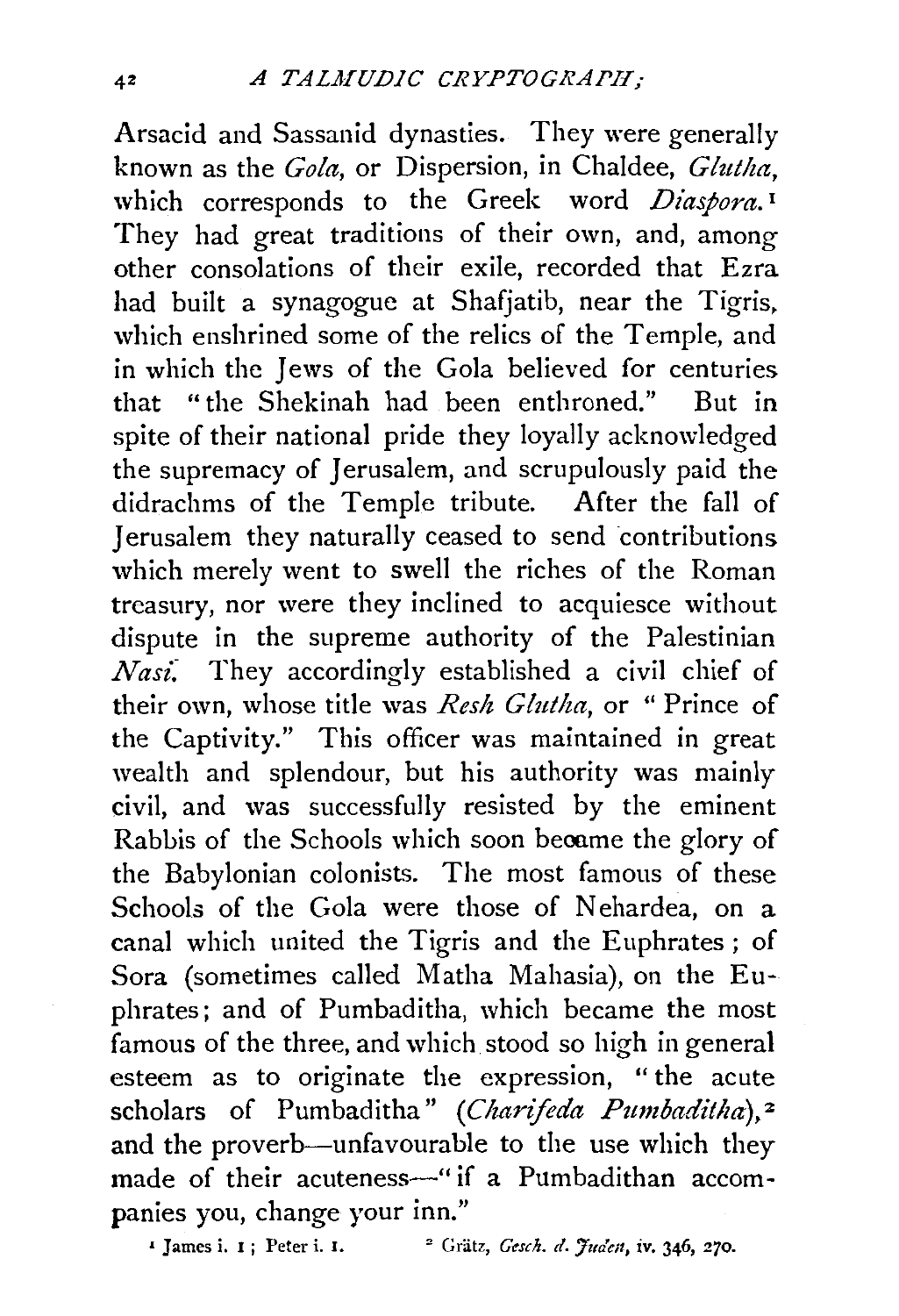2. Whatever may have been the general attainments of the Pumbadithans, they were entirely surpassed by ADDA DIALAH; they could not-as we might say colloquially, using the very same expression-" reach up to his shoulders." Over this Adda Dialah some uncertainty seems to hang. According to one account, he was merely a servant of the synagogue; according to another, "Dialah" means "the period," and Adda is the author of the calendar which is still in use.<sup> $I$ </sup>

3. Yet Adda stood far below Rabh Juda, the tallest, *i.e.,* the ablest and most learned, man of his age. This RADII jUDA BAR jECHESKEEL (born A.D. 220, died A.D. 299) was the founder of the school of Pumbaditha, over which he presided for forty years. In this high position he contributed much to the peculiar dialectic method adopted in the Talmud. His name stands very high among the Talmudists, who have given him the title of *Shinnana*, "the subtle." He was chiefly conspicuous for opposing with his utmost energy all attempts to return from Babylonia to Judæa; for emancipating the Rabbis from the authority of the Resh Glutha; and also for the fanatical accuracy on which he insisted in proving purity of blood. It was this genealogical bigotry which made him say of the Palmyrene Jews-who had by no means maintained the purity of their race—that " Israel must establish a new festival when Tadmor was destroyed." He even kept his son Izaak long unmarried, because he could not feel entirely satisfied as to the stainless Jewish lineage of any family with which he could ally himself. He usually delivered his Halachôth in the names of Rabh and of Samuel, but his brother R. Ami openly declared

<sup>&</sup>lt;sup>1</sup> Some confused account of him may be found in the *Bibliotheca Hebraica* of Wolf, i. 109.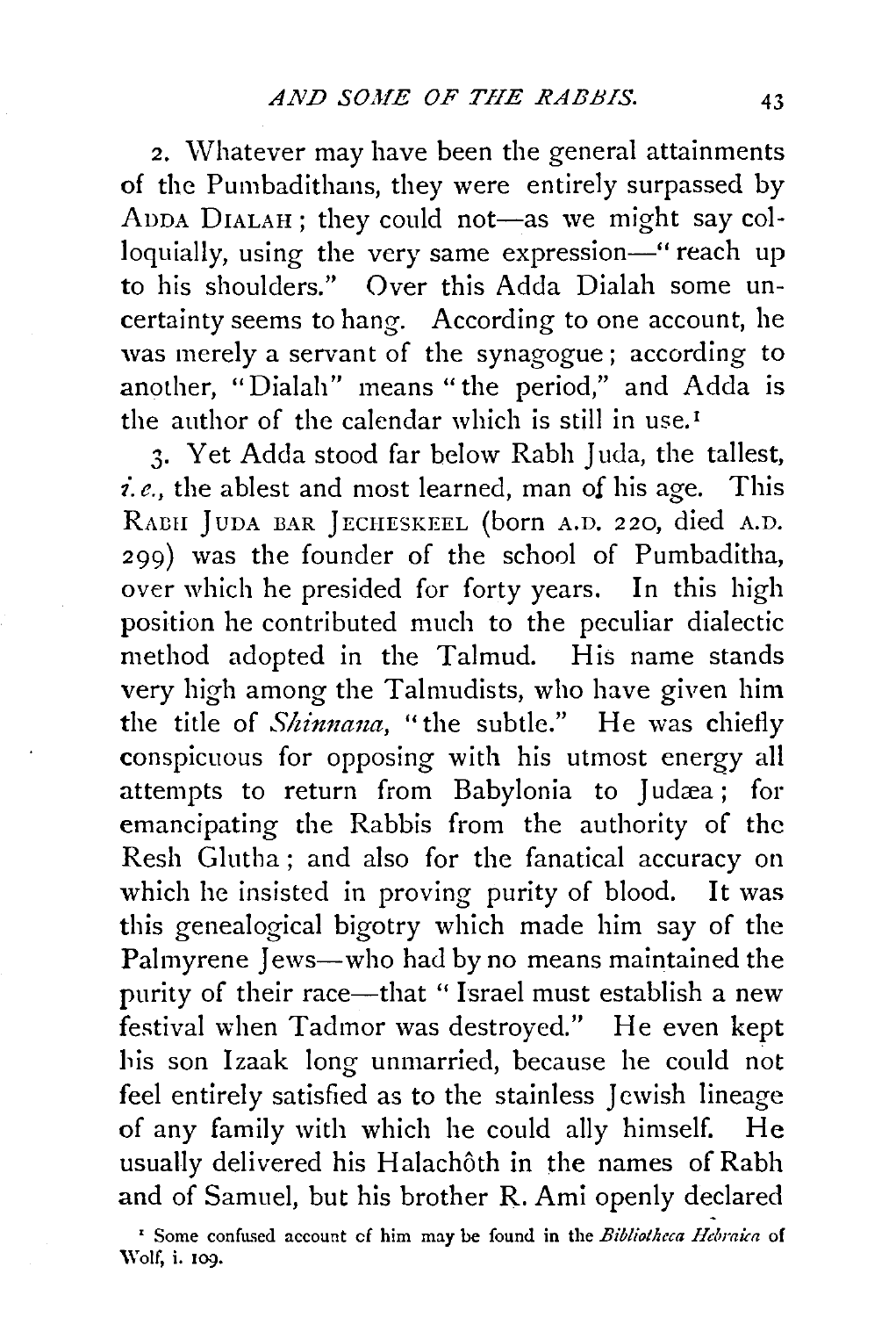that his reports of these decisions were entirely untrustworthy. The remark is perhaps one of many signs that his fanatical insistence on pure Hebrew descent had roused against him a host of bitter enemies.

4. Yet more eminent than Rabh Juda bar Jecheskeel was the celebrated ABBA AREKKA, president of the schools, first of Nahardea and then of Sora, and usually distinguished by the title of RABH. He died A.D. 243, and his revision of the Mishna constituted the text of the Babylonian Talmud.<sup>1</sup> He is the author of the Siphra, a comment on Leviticus, and the Siphri, a similar comment on Numbers and Deuteronomy. He had some share in arranging the Pentateuch into books, texts, and chapters, and he contributed some of the finest prayers to the Jewish liturgies. He occupied the same distinguished position among the Jews of the Gola as was occupied by Rabbi Jehuda--the editor of the Mishna-among the Palestinian Schools. Rabh was a veritable Hebrew of the Hebrews, being scarcely less particular than his disciple Rabbi Jehuda as to purity of race; and yet so contemptuous an opponent was he of that Shammaite decision respecting the invalidity of divorce except in cases of unfaithfulness, that he is one of the Rabbis who was shameless enough, on arriving at a town, to send round the crier to announce that he would marry any woman for one day.<sup>2</sup> Modern Jews declare in his defence that this was not done out of licentiousness, but because he chose to embrace the loose view of the school of Hillel, which

<sup>&#</sup>x27; Etheridge, *llebr. Lit.* p. I57·

<sup>&</sup>lt;sup>2</sup> Kiddoushin, 1; Bab. Joma, f. 18, I. See, on the controversy about the ervath *dabhar* (Deut. xxiv. I, 2), "nakedness of a matter," my " Life of Christ," ii. 150. It is said that Rabh did this when he went to Darsisa, whither he used to go frequently ; and the same disgraceful story is told of Rabh Nachman at Sacnezib. Lightfoot, *Hor. Hebr.* ad Matt. xix. 3.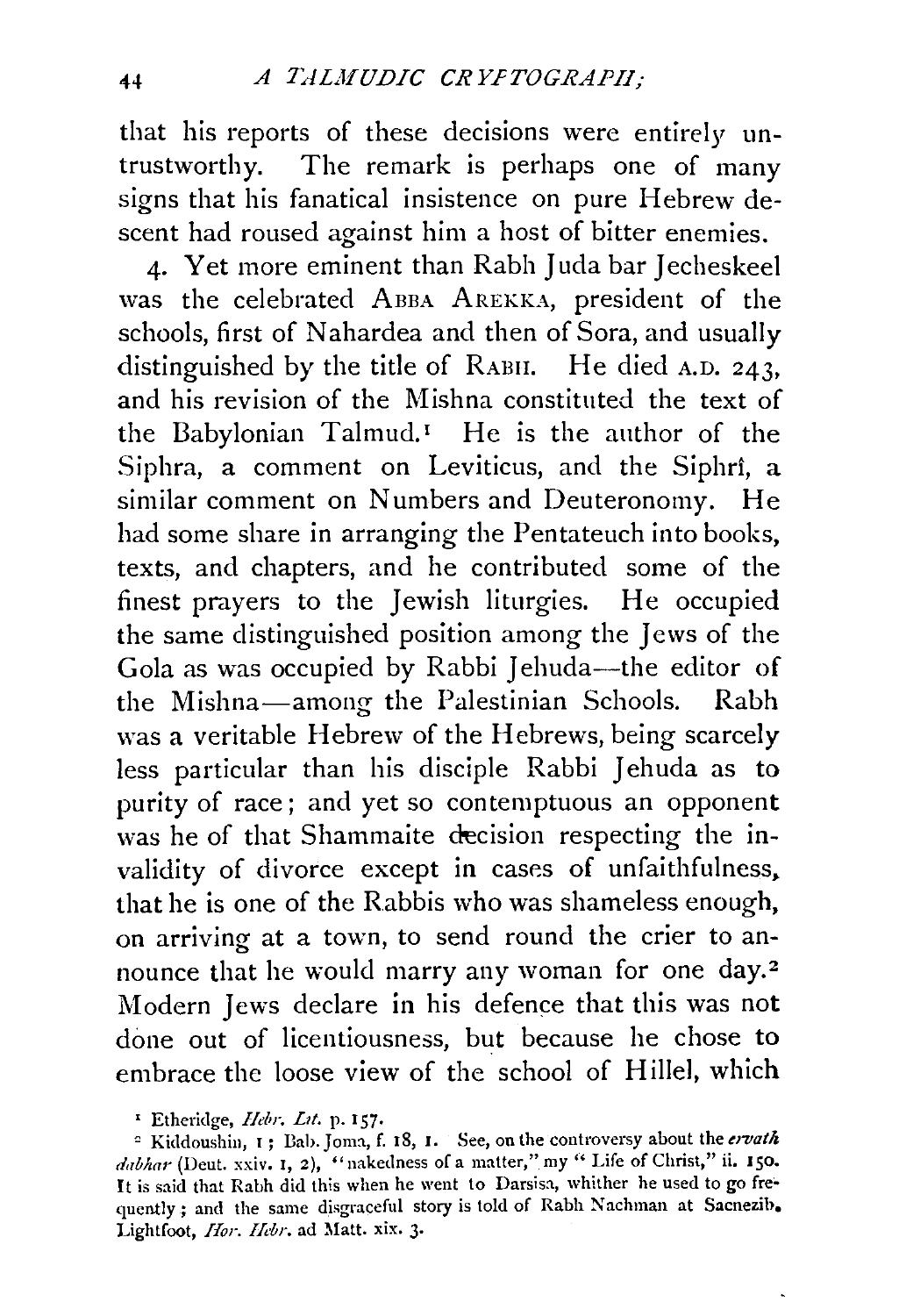declared that the "matter of nakedness" (the *ervatlt*  dabhar), which Moses had allowed to be a sufficient ground for divorce, might be explained to mean that a man might divorce his wife for almost any reason- even, as R. Akibha said, "if he saw another woman who pleased him better;" even (we find in Gittin) 1 "if she put too much salt in his soup." The energetic adoption of this debasing view was meant, however, not by way of honour towards Hillel, but solely with a view to *flouting the Christians*, who-in accordance with the express teachings of Christ respecting the question which had been so long and so fiercely agitated in the Jewish schools—attached so high an importance to monogamy and to the absolute sacredness of the marriage tie.

5. Greater even than Rabh was his uncle, RABBI CHIJA, the contemporary and colleague of R. Juda Hakkodesh, whose memory and knowledge were such that it was said that " if the law were lost, he would be able to restore it from memory." Almost all that we hear of this Rabbi is so winning, that he stands next to "the sweet and noble Hillel "-if not even before him-in our esteem. When Rabbi Juda asked the Prophet Elijah " whether there were any living men so pious as the old patriarchs, Abraham, Isaac, and Jacob?" he said, "Yes; there are R. Chija and his sons."<sup>2</sup> One of the beautiful stories of his gentleness is that when Rabh was sick, and in consequence lost his memory, R. Chija with patient tenderness recalled to him by slow degrees his former knowledge. "I took care that the Law should not be forgotten," he once remarked to R. Chanina. " I sowed flax, knitted nets, caught deer

<sup>I</sup> Gittin, f. 90, I; Meuschen ad Matt. v. 31. <sup>2</sup> Babha Metzia, 85, b.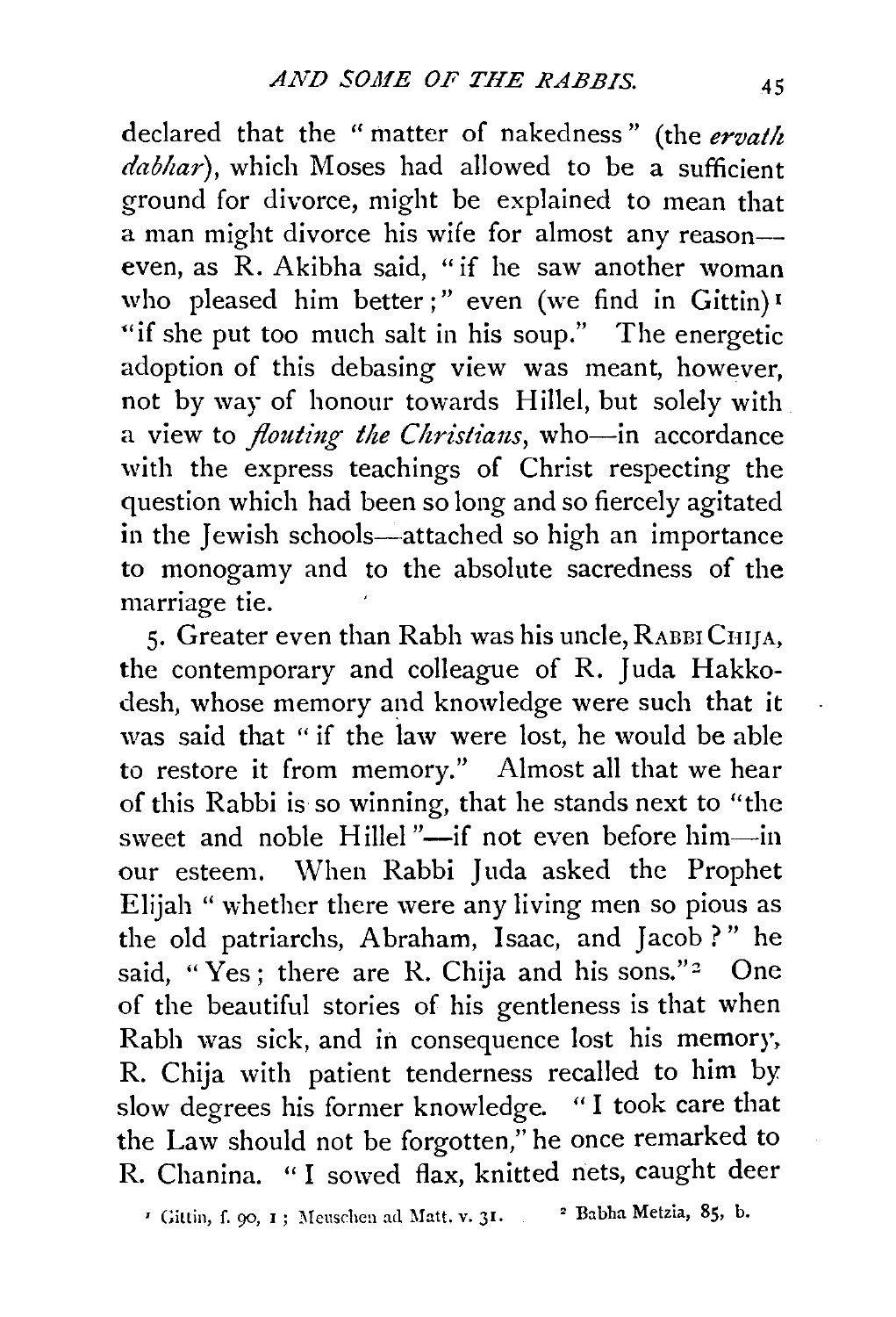with them, gave the venison to orphans, and with the skins made rolls on which to write the Scriptures. Where there was no schoolmaster, I taught the five books of Moses to five children, and the six books of the Mishna to six boys, and taught ·them to teach to one another what each had learnt." 1 And yet R. Chija was so humble that, whereas, on hearing this story, Rabbi (who used to speak of him as "the man of his counsel") exclaimed, "How great are the deeds of R. Chija!" he himself said to R. Hannina, " *Yozt* will rival me." Though he sprang from a noble and priestly family, he was exceedingly poor, and having left his native Babylonia for Judæa, he was long supported by the tithes given to him by the wealthy House of Silvani, in Tiberias. Having, however, on one occasion dedared something to be unlawful for them which another Rabbi permitted, they revenged themselves by withdrawing his income; and he then determined that he would never again accept tithes from· any one, lest, by doing so, his impartiality should be corrupted. In order to secure a maintenance, he was therefore obliged to travel as an emissary of Rabbi to foreign lands. The devoted study of Chija was however given so exclusively to the Oral Law (*Thorah Shebeal pî*), that he entirely neglected the Written Law; and being asked on one occasion why the word "good" does not occur in the Decalogue, he gave the startling reply that "he scarcely knew whether that word occurred there or not." 2

' Babha Metzia, 5, a. Anecdotes about him are found in Chagiga, I, 76, d; Nedarim, xi. ad fin.; sc. Grätz. iv. 305.

<sup>2</sup> Babha Kama, 56, a. Other passages, however, attribute to him a considerable knowledge of Scripture. Among other critical views, he held that the Book of Job Was the work of a Gentile. See Hamburger, *Realencycl*. ii. s. v. Chia.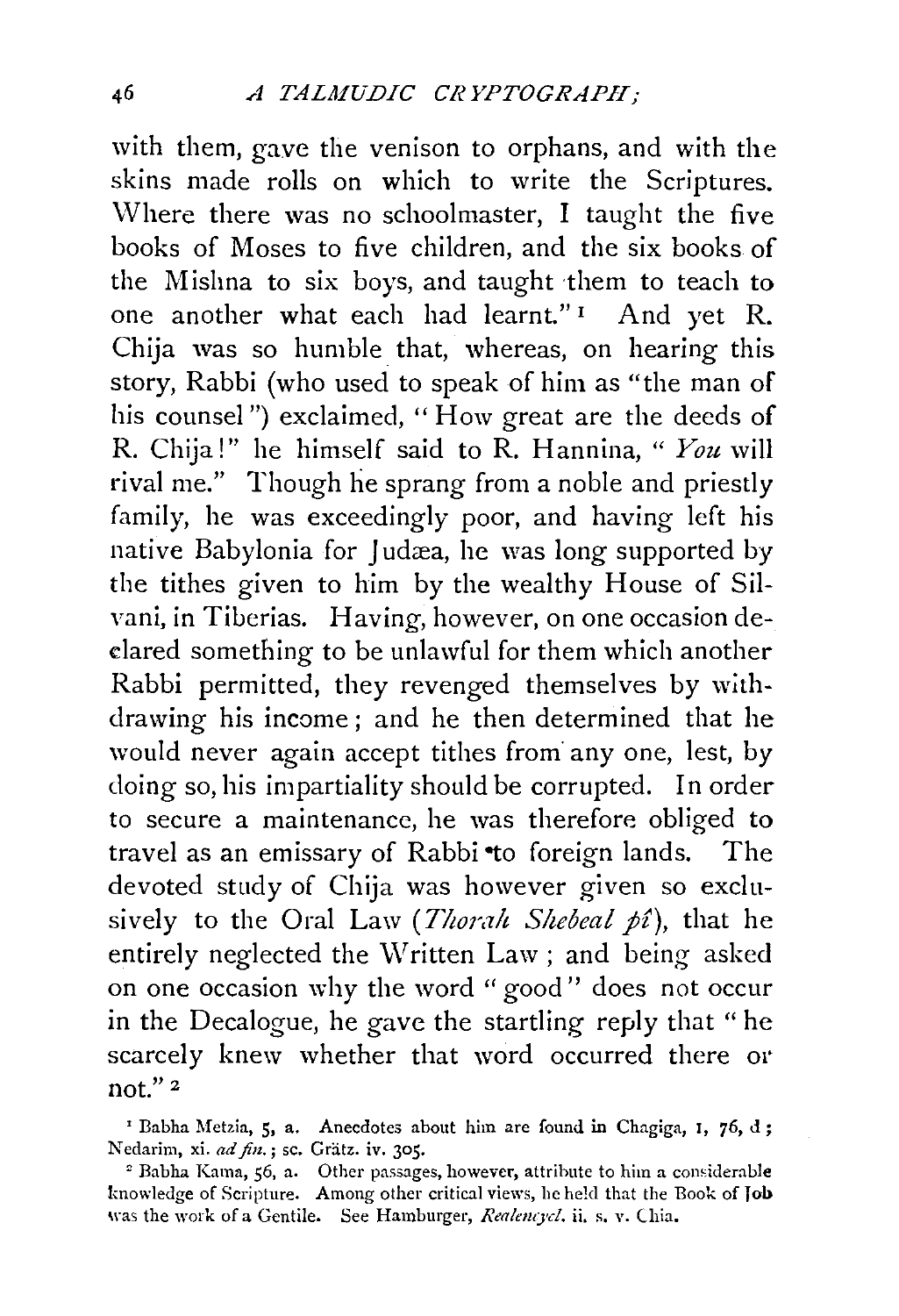6. To RAnm JunA, who surpassed R. Chija, we have already alluded. He was to the Palestinian Jews and the school of Tiberias what Rabh was to the Jews of the Gola and the schools of Sora and Pumbaditha. The Talmudists delight to heap upon him titles of respect and eminence. He is Hannasi--the Nasi or President,  $\kappa a\tau' \epsilon \xi o_\chi \gamma \nu$ ; he is Hakkodesh, "the holy;" he is Rabbenu, " our master ; " he is Rabbi Rabba ; and he is emphatically RABBI, who need be alluded to by no other name. So vast was the influence which he wielded, that, during his lifetime, he was *sole* President of the Sanhedrin, and the offices of second and third presidents-the Ab beth din and the Chacham-were thought superfluous. The Talmud says of him, that never since the days of Moses had authority and knowledge of the Law been so completely united in one person.<sup>1</sup> The Jews, in order to connect him with R. Akibha  $2 -$  " one sun rising as another set " $-\text{say}$  that he was born A.D. 135, in the year that Akibha died. Besides his other gifts and attainments, he was so wealthy as to originate the proverb that "his cow-stalls were more valuable than the treasuries of the king of Persia;" and his steward became rich by only selling the sweepings of them. His munificence to the poor, and especially to poor students, greatly tended to enhance his fame. But the most enduring monument of that fame is the complete elaboration of the Mishna. Up to his time it had been

<sup>&#</sup>x27; Dab. Sanhedr. 36, a.

<sup>&</sup>lt;sup>2</sup> "Mar said, On the day when R. Akibha died, Rabbi was born; on the day when Rabbi died, Rabh Jehuda was born; on the day when R. Jehuda died, Rabba was born; on the day when Rabba died, Rabh Asshi was born.' It teacheth thee that no righteous man departs before another equally righteous is born; as it is said, 'The sun rises and the sun sets' (Eccles. i. 4). The sun of Eli had not set before that of Samuel rose" (1 Sam. iii. 3).-Kiddoushin, 72, 2.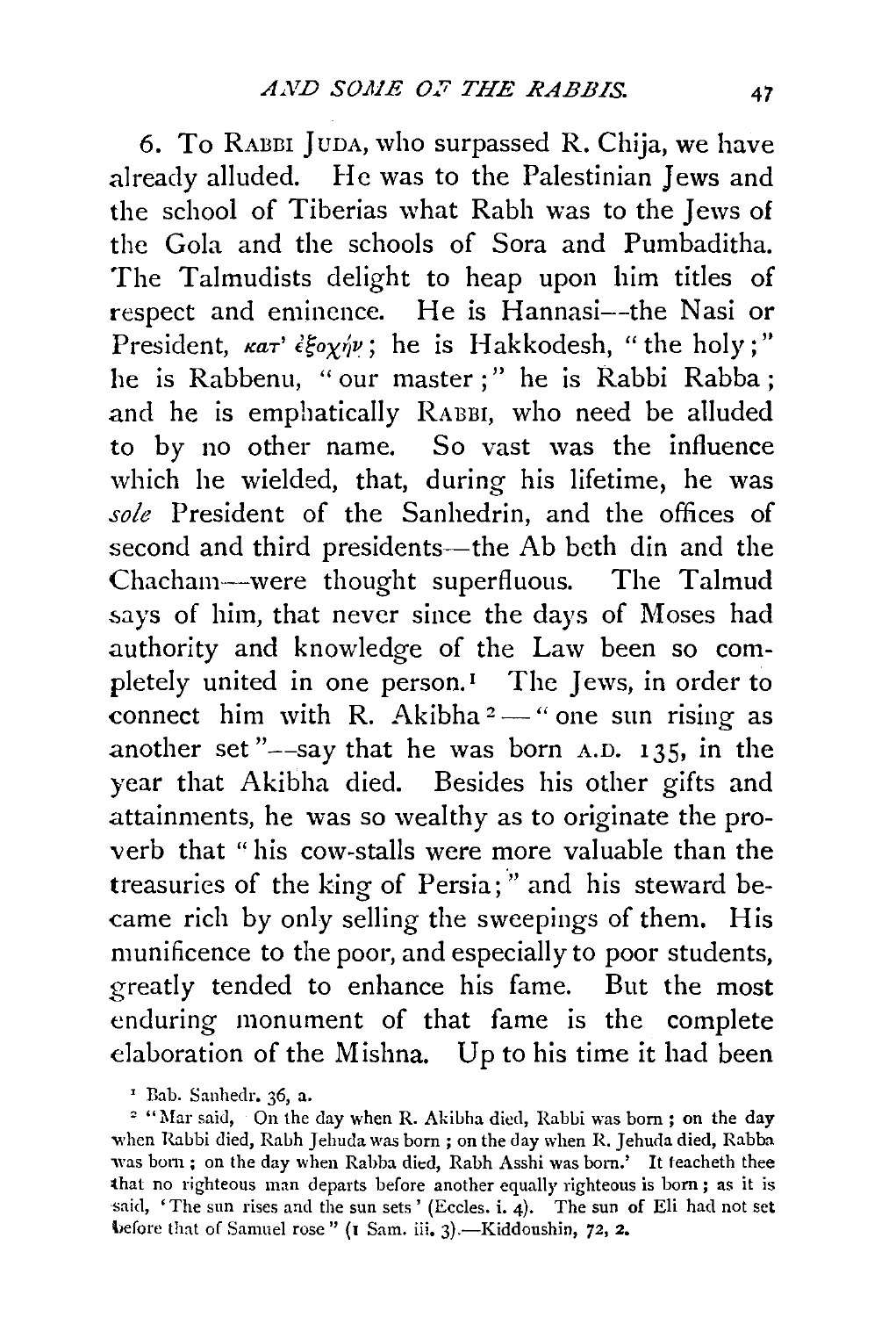considered almost an impiety to reduce to writing even a single Halacha of the Oral Law ; but the logic of facts is irresistible, and R. Juda saw that unless it were now published in an authoritative form it might at any time be forgotten or corrupted. It is true that some Halachôth must have been committed to writing before his time, in such a way as especially to reflect the views · of R. Akibha and R. Meir, but Rabbi reduced to order and system the conflicting testimonies, and supported by reasoning and by references the best-established conclusions. His work was at first known as the Mishna of R. Juda; but its authority so completely transcended that of all other Rabbis, that his work became known simply by the name of "The Mishna" *(i.e.,* the repetition of the Law), and was disseminated throughout the world among all Jewish communities. His hostility to Christians is best illustrated by his saying that heretics (Minim)<sup>1</sup> have no share in the future life.

7· Yet R. MEIR was greater even than Rabbi. He is one of the most original of the Rabbis, and his life was singularly varied and eventful. His real name was Miasa, probably a corruption of Moses, and his name Meir means "the Illuminating," in accordance with his title of "the Light of the Law." He was not of pure Hebrew extraction, and the Jewish assertion that he was descended from Nero-whom they believe to have escaped from his pursuers and become a convert to Judaism—may perhaps be intended as an insult

<sup>&</sup>lt;sup>1</sup> The derivation of the word is disputed. One account derives it from the initial letters of the words, "believers in Jesus of Nazareth" ('תאמין ישׁוע נצרי This way of forming words and names by initial letters was common among the Jews (compare Rashi, Rambam, Makkab, &c.), and I have illustrated it in a previous paper in THE EXPOSITOR on Rabbinic Exegesis.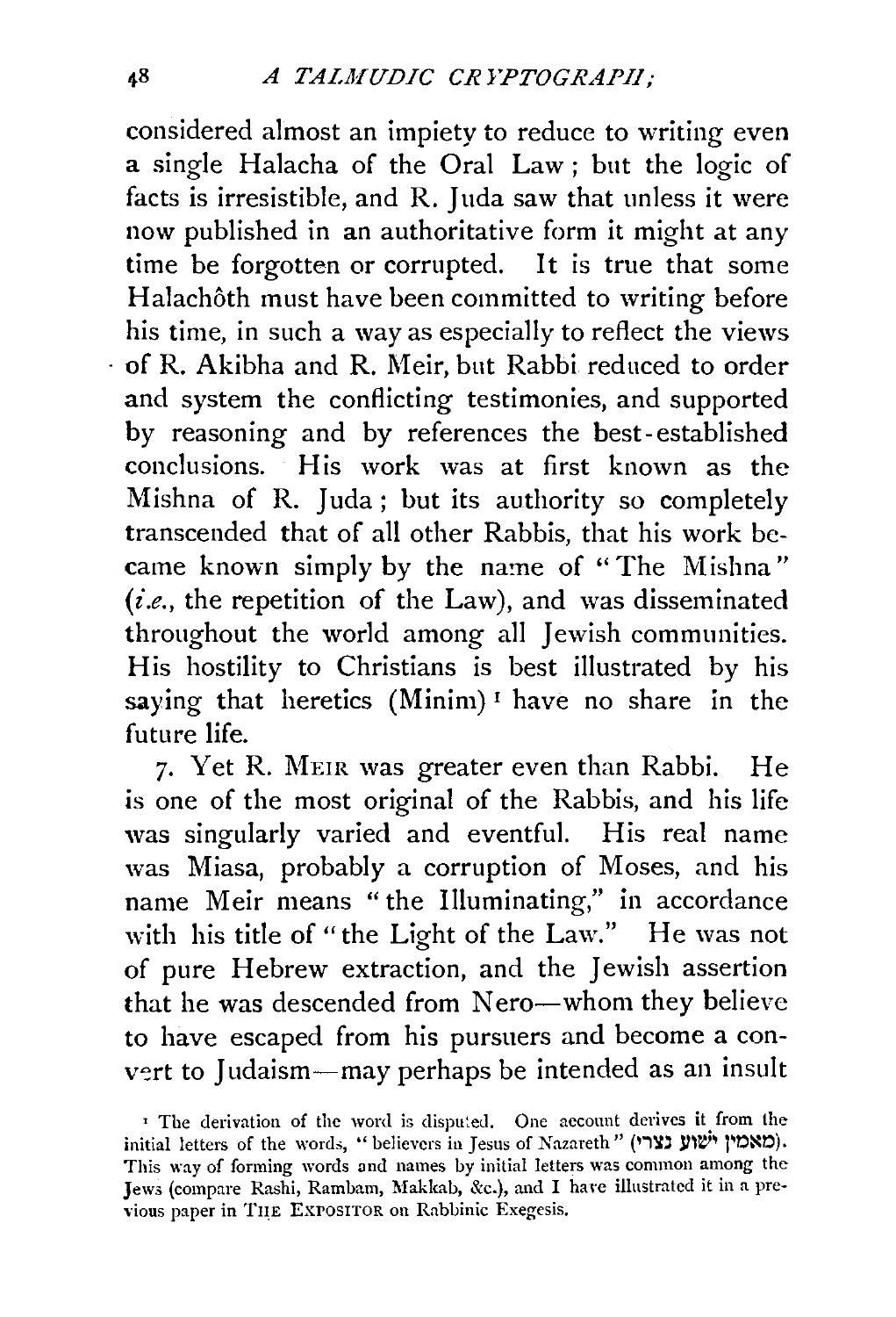to the Christians, who fancied that Nero would return to Jife as the Antichrist. He was probably born in the Cappadocian Cæsarea, and his profession was that of a. copyist of the Scriptures, in which his success was partly due to his consummate knowledge of the Masoretic punctuation, and partly to the secret of rendering his ink bright and durable by an infusion of blue vitriol. On one occasion, not having a manuscript of Esther at hand, he wrote out the entire book from memory, without a single mistake. The subtlety of R. Akibha attracted him, and he left his former teacher, R. Ishmael, to become one of Akibha's most honoured pupils. He stands pre-eminent among the Rabbis for his wit, his fables, his large-heartedness, his charity, and his adventures. He was liberal enough to maintain a friendship with the heathen philosopher, Euonymos of Gadara, and his kindly breadth of character induced him to labour to bring about the repentance and forgiveness of the wretched apostate *Acher*. The real name of this unfortunate person was Elisha ben Abayu, and he was famous for his learning, until becoming acquainted with "heretical" writings—probably those of the Gnostics-he not only abandoned his religion, but plunged into the gross immorality which some of the Gnostic sects deliberately defended. Hence the Jews, obliterating his real name, called him Acher, "another," just as they would not name a pig, but called it "the other thing." R. Meir, however, would not desert the fallen Rabbi, even though the people indignantly called him *Acherim*-an anagram of Acher and Meir. To defend himself, he said that when he found a rotten pomegranate, he threw away the rind but ate the kernel. His intercourse with Euonymos he justified VOL. VII. 4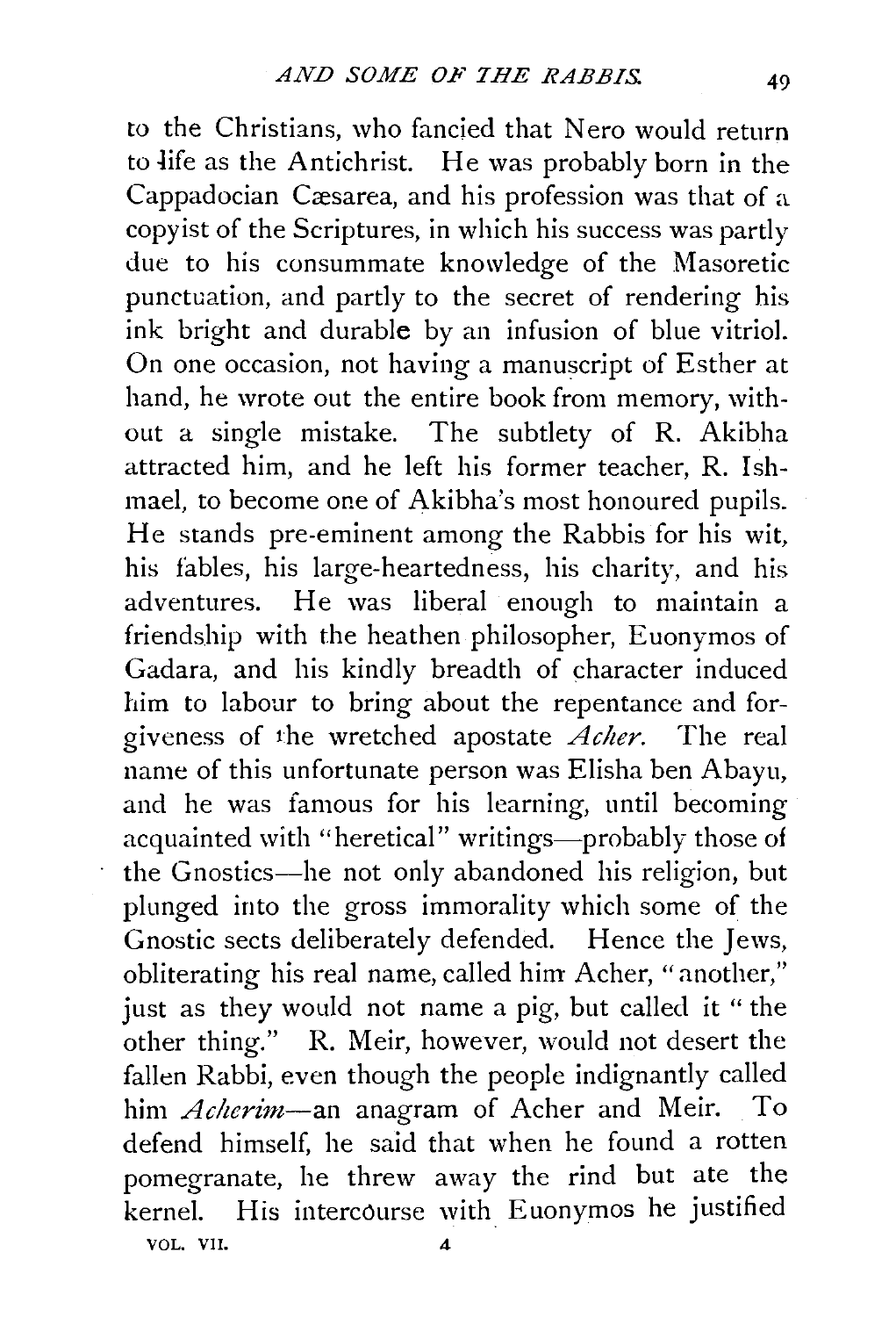by the remark that God had said, "*Man* shall observe the Law, and walk in it; not Priests, nor Levites, nor even Israelites, but *men;* so that the Gentile who keeps the Law is as much to be honoured as the high priest." His learning was so remarkable, that the Talmudists gave him the title of "the rooter up of mountains"<sup>1</sup> and said that "were a man but to grasp the staff of R. Meir, he would become wise."<sup>2</sup> The one fault of this eminent Rabbi seems to have been a certain jealous opposition of the authority of Rabbi Simon ben Gamaliel, when he became the Nasi and founder of the school of Tiberias. It is in consequence of this that the name of R. Meir scarcely ever occurs in the Mishna. Rabbi Juda Hakkodesh resented Meir's opposition to his father, and whenever he has occasion to refer to any of his decisions, does so without mentioning his name.

It is here worth while to digress for a moment, in order to say a word about this Elisha ben Abayu, who is hardly ever referred to except under his nickname of Acher, or sometimes in the plural, Acherim. Many strange stories are told about him, and some have even fancied that the name itself is only an invention; that it means, "God the Saviour, Son of the Father," and is one of the secret names under which the Talmudists hid their allusions to Christ. In this conjecture there is no probability, and marvellous as are the tales which are mixed up with his name, there seems to be no reason to doubt his historic existence. Much that is narrated of him is an oblique polemic against Chris-

<sup>&</sup>lt;sup>1</sup> Cf. Matt. xvii, 20; xxi. 21. The title was given to Resh Lakish, &c. See Berachôth, 64, 1; Lightfoot, *Hor. Hebr.* xxi. 21.

<sup>&</sup>lt;sup>2</sup> Jer. Nedarim, ix. 41, 6; Grätz, iv. 191.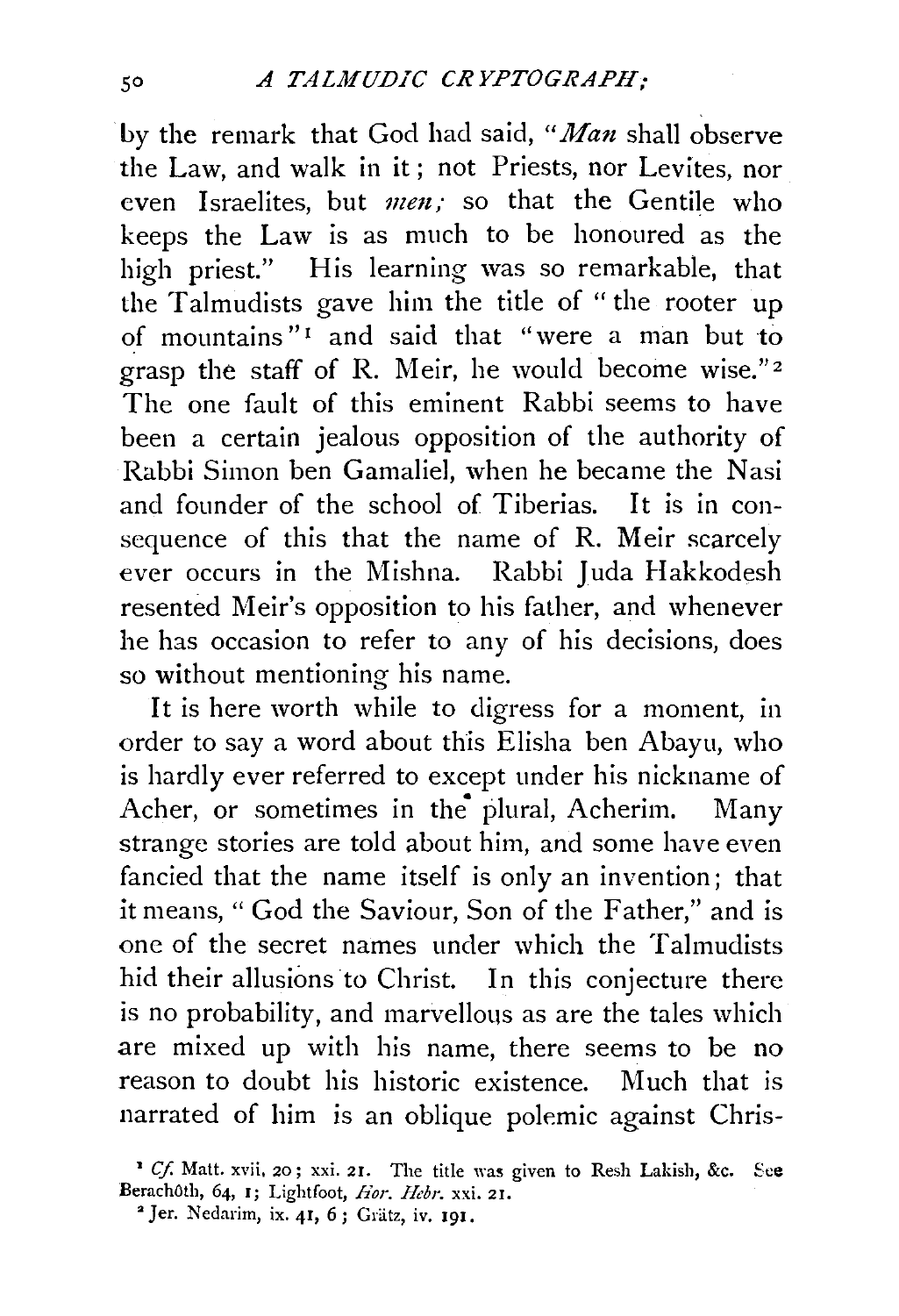tianity. It is said, for instance, that he saw Metatron sitting, by permission, to record the merits of Israel, and exclaimed that "it was laid down by the wise that in heaven there was no sitting, nor short sight, nor anger, nor fatigue. Are there then  $two$  principles?" Upon this they brought forth Metatron, and gave him sixty lashes with a rod of fire, to shew that he is not superior to other angels. Metatron, by way of revenge, obtained leave to erase the merits of Acher as one who was a great student of the Law, and a Bath Kol exclaimed, " Return ye backsliding children (Jer. iii. 2), except Acher." Acher then said, " If I am banished the world to come, I will enjoy this world," and plunged into licentiousness. R. Meir made many attempts to reclaim him, all of which were frustrated by direct supernatural interferences. On one occasion, for instance, seeking for a human Bath Kol, he persuaded Acher to come to twelve schools with him in succession, .and ask the boys a text. At the first school, the first boy who was asked, said, " There is no peace, saith my 'God, to the wicked" (Isa. xlviii. 22). The accidental replies of the boys were equally unfavourable at every school, until at the last a boy recited, " Bul unto the wicked, saith God, Why dost thou declare my law?" (Psa.l. 16). This boy happened to be a stammerer, and instead of "and to the wicked" (ילרשע), Acher thought he mentioned his own name, " and to Elisha" ( $x$ %;), and was so furious with him, that but for R. Meir, he would have cut the boy into twelve pieces, and sent one of them to each school.

When he died, it was decreed that he should neither be summoned to judgment (in consideration of his knowledge of the Law), nor be allowed to enter Para-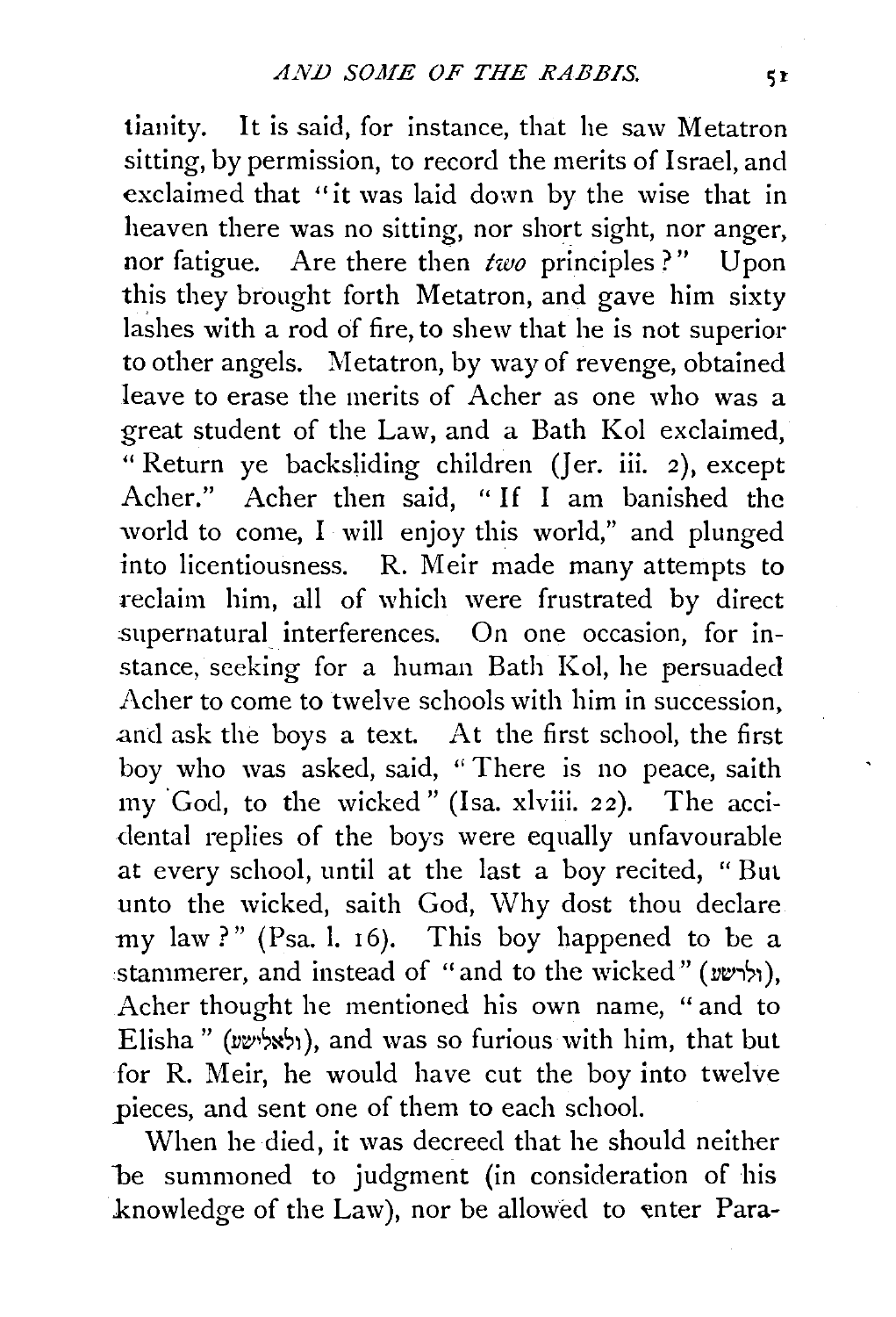dise. But R. Meir expressed a wish that smoke might issue from Acher's grave, as a sign that he had been judged (which he thought would be better for him). and sent to hell. This accordingly happened, and R. 1 ochanan then said, "Who could snatch him from me, if I take him by the hand to lead him into Paradise ? " Accordingly, when R. 1ochanan died, the smoke disappeared from Acher's grave.

His fall was attributed to the study of heretical books, which were observed to fall from his lap after his lectures. The Jerusalem Talmud gives a somewhat different version of his death, and accounts for his. heresy by his mother having, during her pregnancy, passed an idolatrous (Christian ?) place of worship, and eaten (the Lord's Supper?) and been "infected by that heretic;" *i.e.,* having shewn leanings to the acknowledgment of Christ.<sup>1</sup>

8. R. Meir with all his fame was not so "tall" as  $R.$  Akibha. There can be little doubt—as will be indicated by the sequel of the cryptograph which has. suggested this paper-that all or nearly all of these Rabbis are selected for mention *from their known hostility to Christians*, and from the ability with which they argued against them. In R. Akibha we have the very coryphæus of the polemical activity of the Jews against the new religion. He was the glory of the School of Jabneh, to which city (Jamnia) the Sanhedrin was removed on the fall of Jerusalem; but his.

<sup>&</sup>lt;sup>I</sup> This differs from, but is much more accurate than the "veird story" told hy l\I. Deutsch in his celebrated but most delusive article *(Ronains,* p. 15). I borrow it from Mr. Hershon's Commentary on Genesis, drawn exclusively from *Talmudic veriters,* which it is hoped may shortly appear in an English form, and which ought to receive due support from all who wish to know what the Talmud. really is.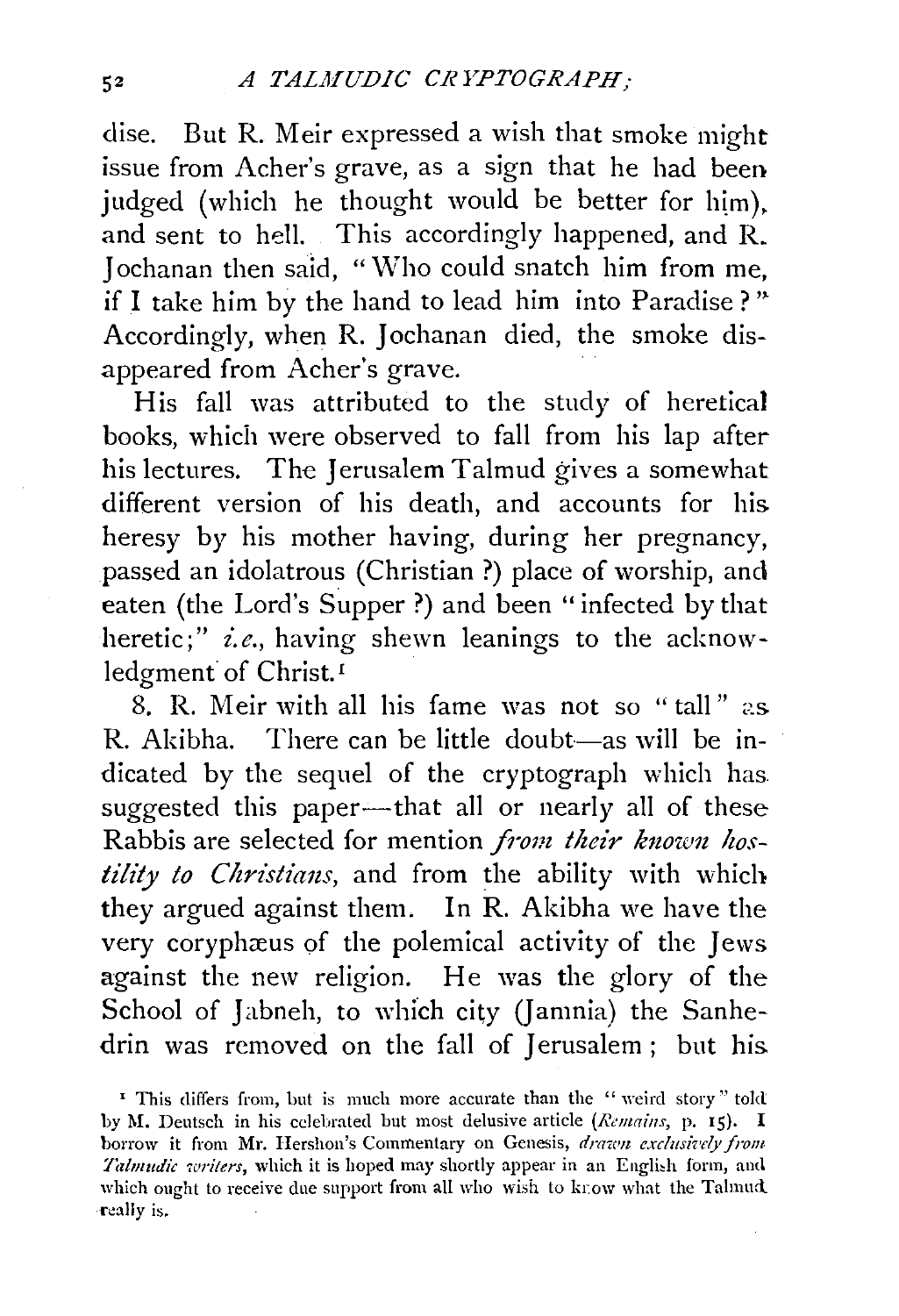humble birth prevented his elevation to the presi dency of the School. His intense hatred of the true Messiah is shewn by his eager support of the truly preposterous claim of the impostor Bar Chocba. Numbers of the anecdotes respecting him point to the one desire and object of his life, which was as far as possible to consolidate Judaism, and to interpret the Law in such a way as to make its meaning most opposed to the teachings of Christianity. Thus, when a question arose as to whether it was lawful to destroy the books of the Mins, seeing that they frequently contained the name of God, he decided unhesitatingly that they ought to be destroyed; because in preparing "the ordeal of jealousy," to test an unfaithful wife, the name of the Lord written in " the book of curses " was to be blotted out by the bitter water.<sup>1</sup> " How much more ought it to be done in the case of those heretics who sow hatred between the congregation of Israel and their Father in heaven!" I have already alluded, in a previous paper, to the scrupulosity about ablutions which made him ready to endure the agony of thirst, rather than forego the traditional Halachôth on the subject; and there can be little doubt that his persistence was rendered more obstinate by the determination to discountenance the teaching of our Lord.<sup>2</sup> Even his last word was an intended protest against the doctrine of the Trinity. He was led forth to execution at the time when every faithful Israelite was bidden to offer up the *Shema-* the liturgical form, "Hear, 0 Israel, the Lord our God is one Lord." His flesh was torn to pieces with pincers by the executioners, but he still merely continued to repeat, " The

 $\frac{1}{2}$  Num. v. 23.  $\frac{2}{3}$  Matt. xv. 20.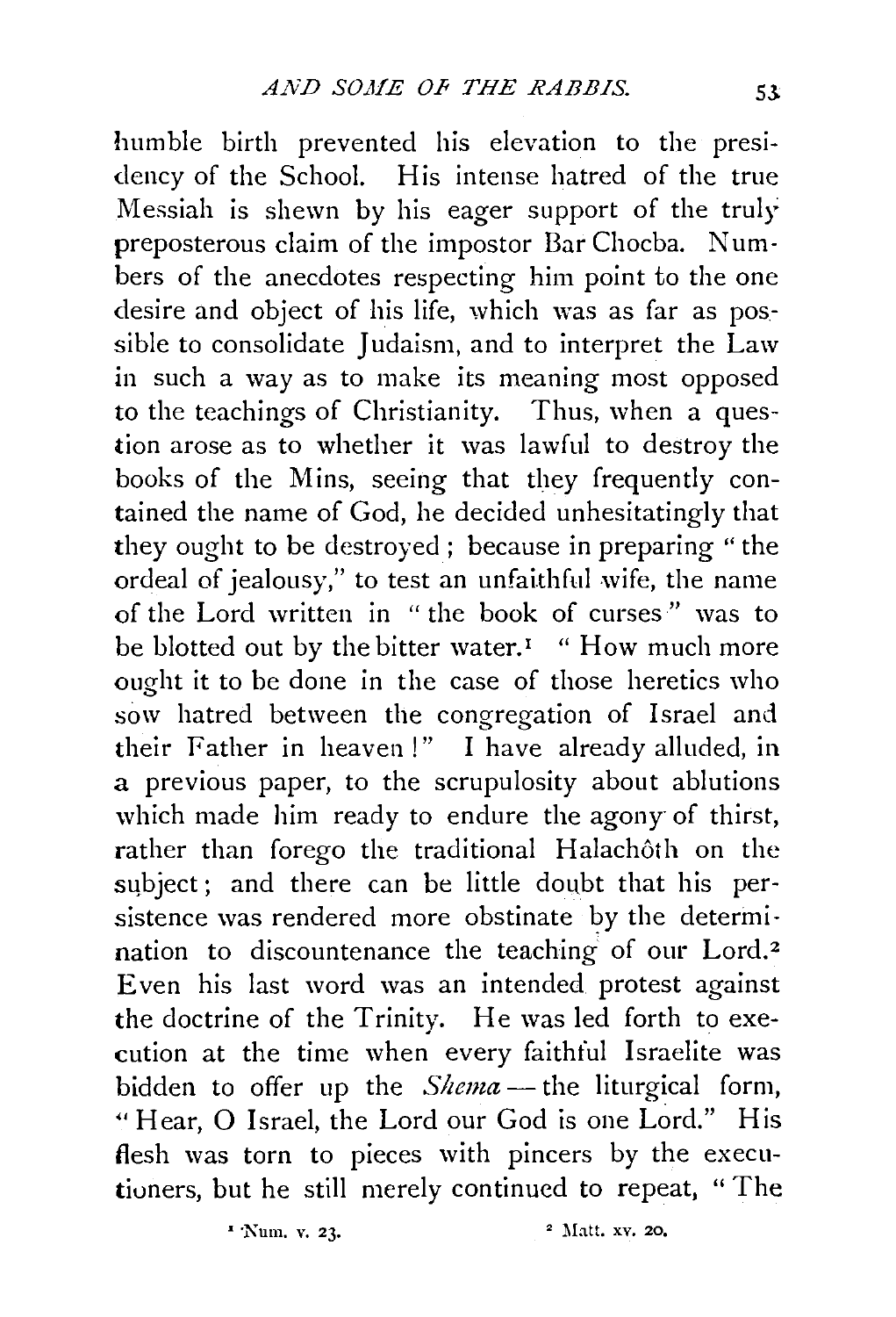Lord is ONE." His constancy made them suppose that he was protected by sorcery, but he said to them that he had always, explained the duty of "loving God with all the souf" to mean loving Him even at the cost of life itself; and he had often wondered whether he should ever have the courage to do this. He was now proving that he had this courage, and he died with the words, "the Lord is one," upon his lips, lengthening out to the last gasp the word *echad,* one. A thousand maxims are attributed to him : he is regarded as a second Ezra, a second Moses, and was said to be one of the four who "entered Paradise " in innocence. 1 They .applied to him the text, " Draw me, we will run after thee;"<sup>2</sup> and said that when the ministering angels wanted to prevent- his immediate entrance into bliss without undergoing judgment, "the Holy One, blessed be He! exclaimed, Leave that aged man alone, for he is worthy to enjoy my glory."

9· Yet even Akibha stood but up to the shoulders of R. Tarphon. \Vhy this particular Rabbi is endowed with such an exalted pre-eminence, is not clear. He is supposed to be the same person as the R. Tryphon who is the Jewish interlocutor in Justin Martyr's "Apology." This would alone mark him out as a conspicuous opponent of the Church of Christ. His antagonism is further shewn by his agreement with R. Akibha in the decision about the lawfulness of burning the Gospels, in spite of their containing the name of God. " May I lose my son," he exclaimed, " if I do not fling these books into the fire whenever they come into my hand, sacred name and all." To him also is attributed the sentiment that it would be better to die

<sup>1</sup> Chagiga, 14, 2; 15, 1, 2. <sup>2</sup> Cant. i. 4.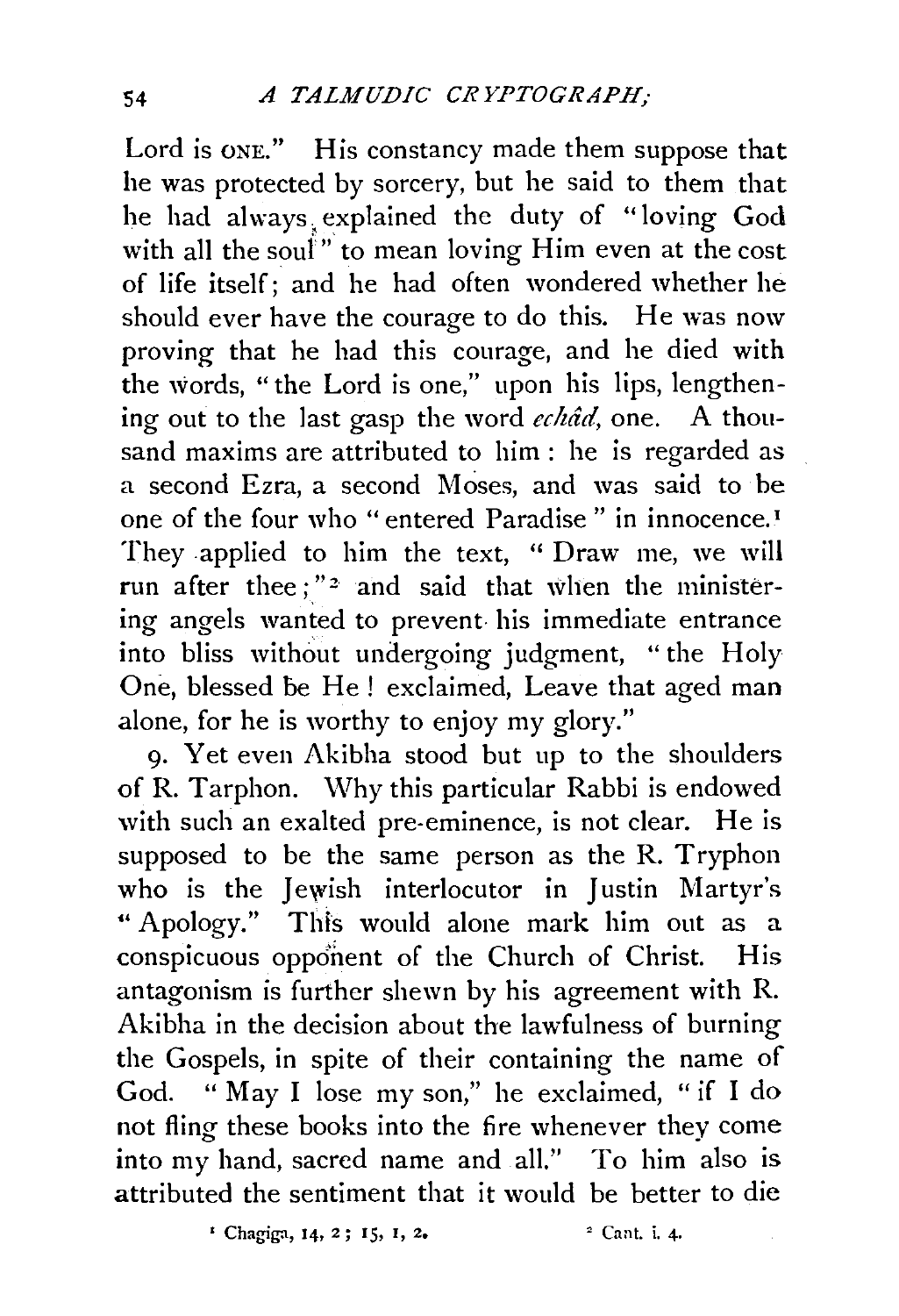of the bite of a serpent than to fly from it into a temple of the Mins. Lastly, there is one of his sayings, which, as is by no means unfrequently the case with those of the Rabbis, seems to be a direct imitation of, or parody on, a passage of the Gospels. He complains of his generation that if one said to a neighbour, "Take the mote out of your eye," he replies, "Take the beam out of your own."<sup>1</sup> It will be observed that he uses the proverb in an unfavourable sense, as though indignant with some Christian who had made this very reply to him on being reproved for some fault. R. Tarphon presided at Lydda and Jabneh, where he sat under the shadow of a dovecot, and perhaps in a vineyard, since about this time *Kerem* ("vineyard") is a name applied to the gatherings of Rabbinic scholars. <sup>2</sup>

10. We come, lastly, to Abba Saul, who for the purposes of the story is represented as greater than all these leaders and teachers of the Rabbinic Schools of Palestine and Babylonia. He is best known as the author of that strong denunciation of the Sadducean families who, at the time of our Lord, monopolized the High-Priesthood, which throws so lurid a light on the degradation of that office. "Woe to the Boethusim; woe to their bludgeons! Woe to the family of Hanan (Annas) ;3 woe to their viper hissings! Woe to the family of Kanthera; woe to their (libellous) pens! \Voe to the family of lshmael ben Phabi ; woe to their fists! They are themselves High Priests, their sons

<sup>1</sup> Erachim, 15, 6; Derenbourg, p. 379.

<sup>&</sup>lt;sup>2</sup> Friedman connects the word with *Keram*, in the sense of "gather together." It is usually .explained by the sort of orderly quincuncial array in which the scholars sat.

<sup>3</sup> I have pointed out, in my "Life of Christ," the important bearing of this passage on the events which led to his arrest and coademaation.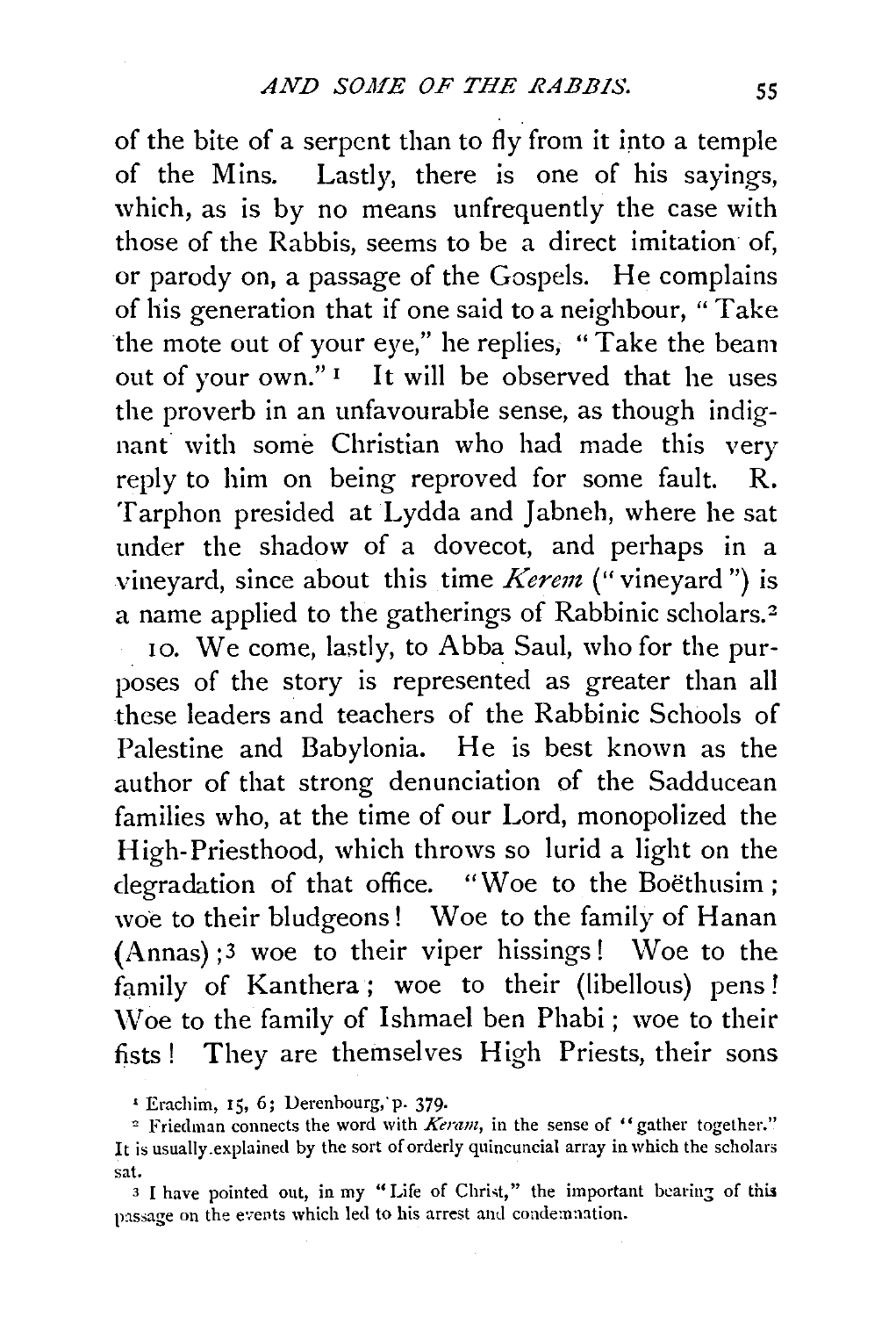are Treasurers, their sons-in-law Captains of the Temple, and their servants beat the people with their staves !" When we read these charges of nepotism, greed, and violence, we are not surprised at the treatment which Christ and his. apostles experienced at the hands of these worldly conspirators.

11. What, then, is meant by Abba Saul being occupied in burying the dead, and sinking up to the nose in the eye-socket of a dead body?

" To eat of the sacrifices of the dead "<sup>1</sup> means to take part in idolatry; " to bury the dead'' is to refute some system of heathen philosophy or worship.

" The eye" of this system is its very central life and power. To sink up to the nose in anything is almost to be suffocated. "Accordingly Abba Saul meant that in trying to master some philosophical system of the Gentiles, he had unawares felt himself so dangerously entangled as to be scarcely able to breathe : but that when at last he succeeded in freeing himself, . . . they told him that this system was the spirit of Absalom's life."<sup>2</sup> " There can be no doubt," continues the Jewish author from whom I have just quoted, "that the legend covered by the name of Absalom is that of *the Nazarem."* The cryptograph, therefore, has this meaning: A very eminent Rabbi-a Rabbi so eminent as to surpass, in the opinion of some writers, even such glories of the law as Rabbi, and Rabh; and R. Meir, and R. Akibha-admits that he found among the Gentiles a remarkable orbit of an eye, *i.e.,* a deep system of philosophy ; and that when, with great difficulty, he succeeded in extricating himself from it, they told him that it was the outline of Christianity.

<sup>1</sup> Psa. cvi. 28. • <sup>2</sup> *Talmudische Studien*, R. Joshua ben Hanania, p. 4.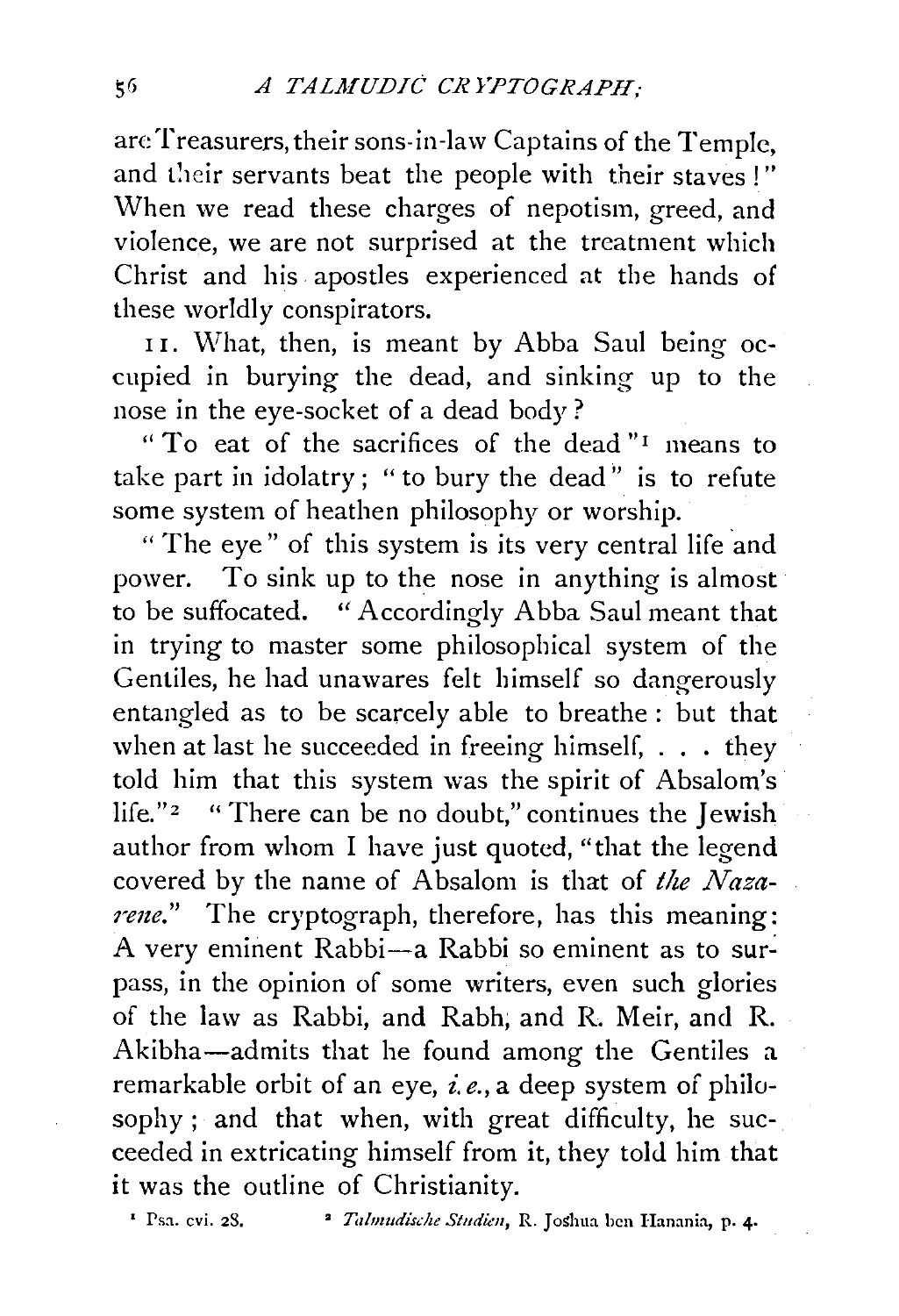As this will be, for the present, the last of my papers on this subject, I will make one or two remarks.

1. This explanation of so apparently absurd a story will shew us the devices to which the Talmudic writers were driven to resort in order to convey their thoughts without subjecting themselves to dangerous persecution. When, therefore, we find anything unusually absurd in the Talmud, before contemptuously dismissing it as a mere grotesque legend, we should try to see if it involves any esoteric argument against Christian belief.

2. We find a remarkable confirmation of the Gospel narrative in the fact that, in the three first centuries. even enemies so deadly as Abba Saul, and Legalists so eminent as Acher, were barely able to resist the evidence in its favour.

3· \Ve see in this and similar narratives a very decisive proof that the leading Rabbis of the Talmud were perfectly familiar with Christian writings. Since, therefore, the Mishna was not thrown into form till fully two centuries after the death of Christ, no possible importance can be attached to the asserted independence and originality of those moral truths in the Talmud which are ostentatiously contrasted with passages in the Gospels. Not in one single instance can any sentiment be adduced from the Talmud which is in the least degree equal in force or in insight to the utterances with which they are compared. They are always inferior, often distorted and perverted. But, at the best, is there the very slightest evidence to shew that they were not directly or indirectly plagiarized from the pages of Christian books, or the lips of Christian teachers ? Do not the facts alluded to in this